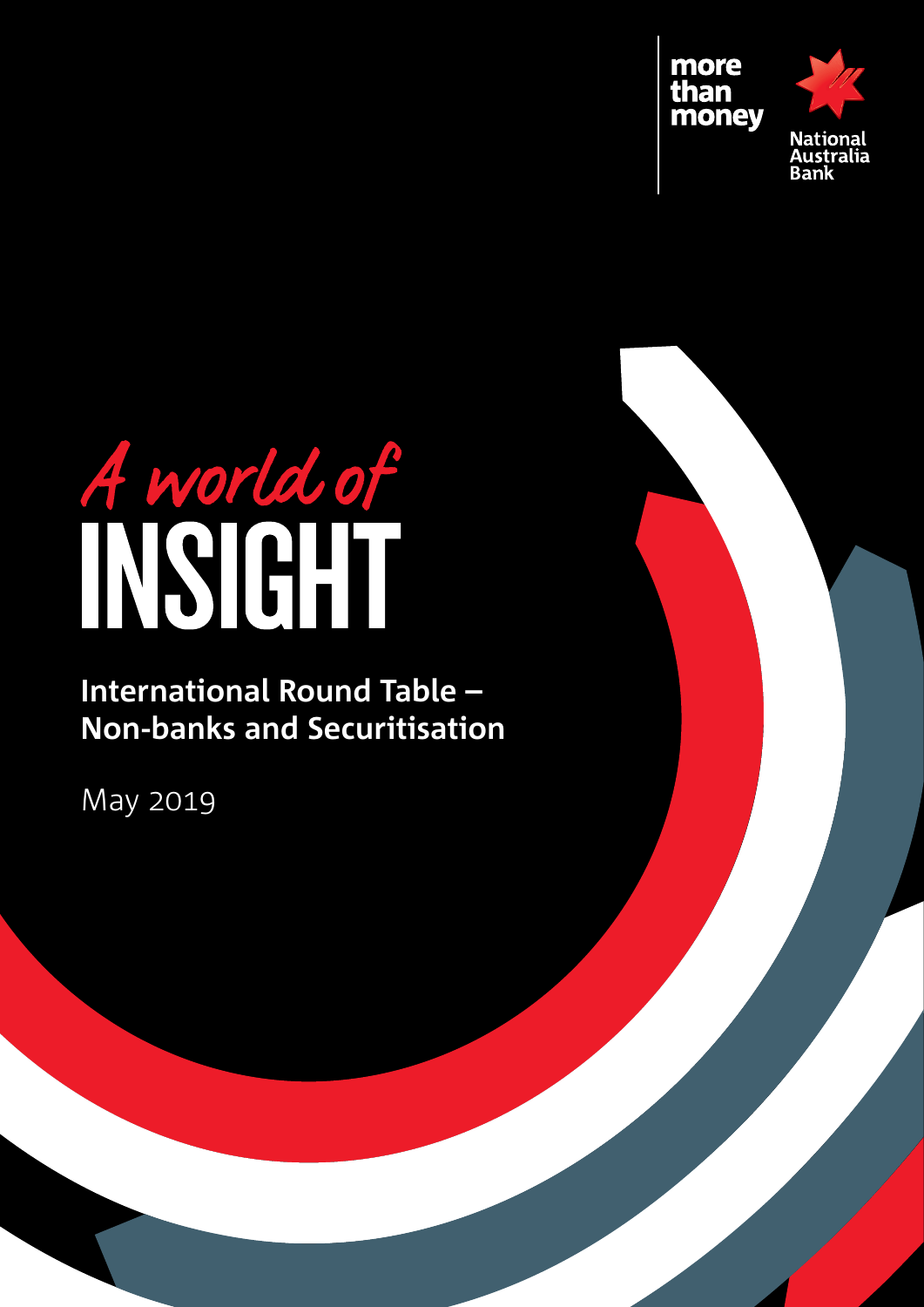# $\overline{a}$  and  $\overline{b}$ A world of insight Non-Banks and Securitisation: Mortgage lenders primed for growth

In May 2019, National Australia Bank invited Treasury representatives from four non-bank financial institutions and one UK based asset manager – Liberty Financial, La Trobe Financial and Resimac Group in Australia and Kensington Group and TwentyFour Asset Management in the UK -- to a virtual International Round Table to discuss the opportunities and challenges in their respective mortgage and securitisation sectors.

The growth of the non-bank mortgage sector in recent years shows no signs of slowing and lenders have a range of strategies in place to capitalise on new opportunities, the NAB hosted Round Table was told.

As well as lending to traditional prime borrowers, non-bank mortgage providers specialise in financing borrowers who may not meet the banks' standard lending criteria. Regulatory change, consumer sentiment, technology, and new product offerings have all contributed to growth in recent years.

"We're able to operate with a different balance sheet and capital basis, and that affords long term structural opportunities for the non-bank sector in the Aussie market," said Andrew Marsden, General Manager Treasury at Resimac Group.

In 2015, tighter capital requirements were introduced that required the major Australian banks to tighten lending standards and hold higher levels of capital against future economic downturns.

Borrowers with more complex loans moved to non-bank (also known as Specialist) lenders which are able to assess and manually underwrite those loans. Examples include self-employed workers whose income may be "lumpy" or salaried workers with varying amounts of overtime who do not fit traditional lending criteria.

"That in our view is going to represent a permanent structural shift in the Australian mortgage market. Banks are going to be more restricted to those mum and dad loans and an automated underwriting model, and speciality loans will be funded by alternate lenders," said Chris Andrews, Chief Investment Officer at La Trobe Financial.

# **PARTICIPANTS** in the NAB international round table

### Participants

**Kensington Group** Alex Maddox Capital Markets Director

**La Trobe Financial** Chris Andrews Chief Investment Officer

Martin Barry Chief Corporate Treasurer

**Liberty Financial** Peter Riedel Chief Financial Officer

**Resimac Group** Andrew Marsden General Manager Treasury

**TwentyFour Asset Management** Rob Ford Portfolio Manager

### **Moderators**

**Sarah Samson** Head of Securitisation Origination, NAB

**Jacqueline Fox** General Manager, Capital Markets & Advisory, NAB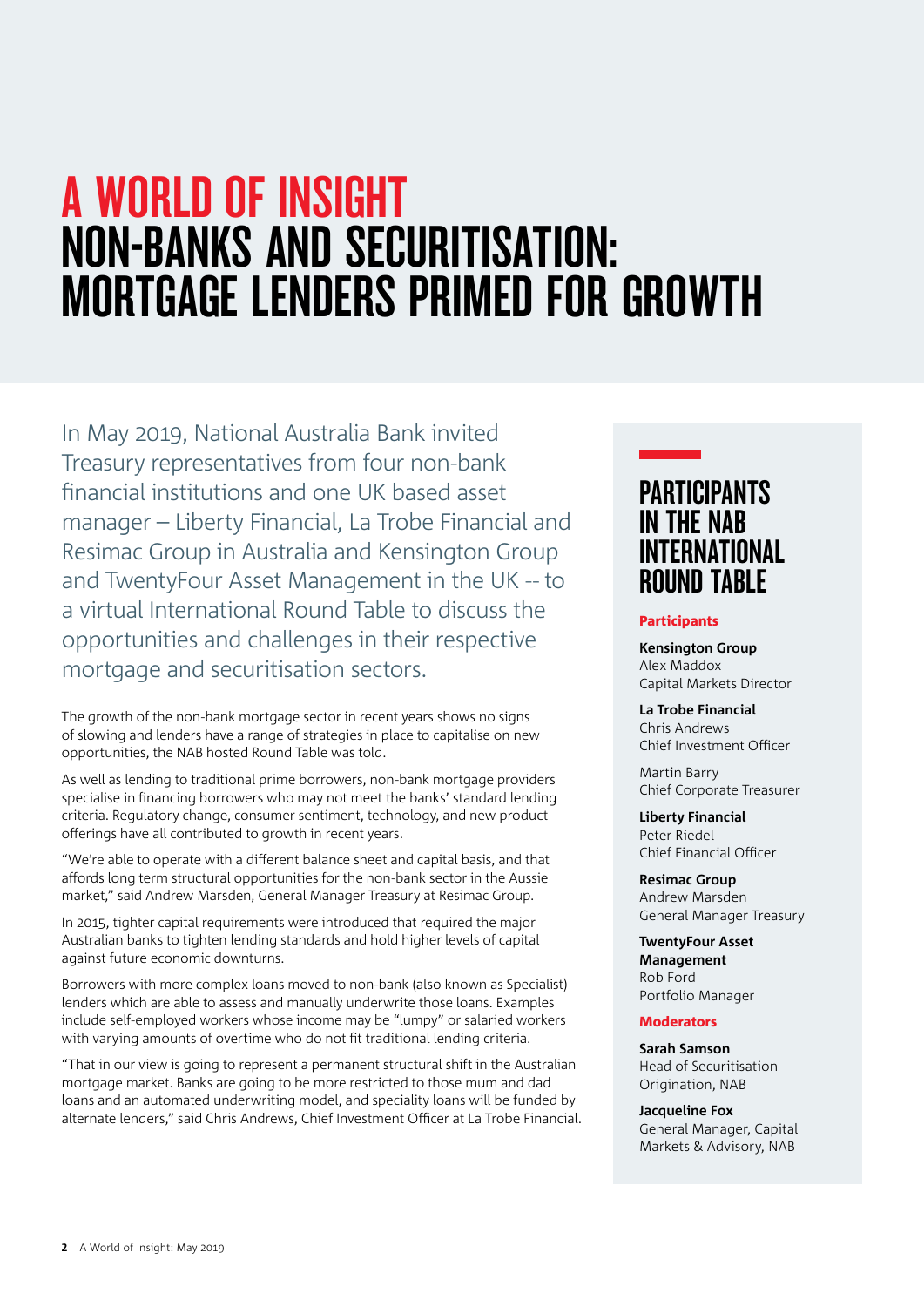# A WORLD OF INSIGHT International Round Table – Non-banks and Securitisation

### Non-standard mortgages

Peter Riedel, Chief Financial Officer at Liberty Financial, said he expects to see a material change in how a nonstandardised mortgage is defined. Whereas today, much of the decision is around whether the customer is insurable, looking ahead that will be more to do with the purpose of the loan and the nature of the asset.

"With banks changing their appetite, we as an alternative lender have benefited and we feel that's likely to persist for some time," Mr Riedel said.

The major banks dominate the A\$360 billion a year market for housing credit, but the share of non-bank mortgage providers is growing and estimated to be up to A\$75 billion for prime, specialist and nonconforming borrowers<sup>1</sup>.

In the UK, the structure of the mortgage market is quite different. Specialist bank lenders cater to non-traditional loans and make up around 10-15 per cent of the market and the true non-bank players are smaller again, but have used technology and innovative product design to grow rapidly.

"We've been growing at 25 per cent a year since we were formed (in 2015), but we do think that's tailing off," said Alex Maddox, Capital Markets Director at Kensington Group.

"There are a number of headwinds, there's more competition in the market, the High Street lenders are under pressure to grow volumes, and they are all awash with cash."

### Funding options

To ensure they are able to capitalise on opportunities, Australian non-bank financial institutions have employed a range of funding options to support growth. They are frequent issuers of prime and specialist residential mortgage-backed securities (RMBS) in the securitisation market, with issuance to 30 April of A\$4.85 billion equivalent – the highest for the first four months of the year since the 2008 Global Financial Crisis.

La Trobe Financial stands apart from its peers in that it runs a retail credit fund of nearly A\$3.5 billion, which provides 45 per cent of its funding requirements.

"That is a significant source of diversification for our funding, which means that compared to some of our peers, we are not as dependent on the debt capital markets channel for supporting our growth," said La Trobe Financial's Mr Andrews.

Most of the other Australian non-banks see funding capacity and capital as the ultimate constraint on growth of their assets under management.

"We can only originate an asset we can eventually securitise. That's an important principle to call out," said Resimac's Mr Marsden. "Funding diversification is where we differ to La Trobe Financial, we do have sole exposure to different forms of secured funding," he said.

Offshore investors have a keen appetite for Australian RMBS and good understanding of the domestic market, helping lenders diversify their investor base. The large Australian issuers have all attracted a diverse set of investors in the European, Australian and Asian markets.



1. https://www.apra.gov.au/media-centre/media-releases/apra-releases-statistics-adi-property-exposures-december-2018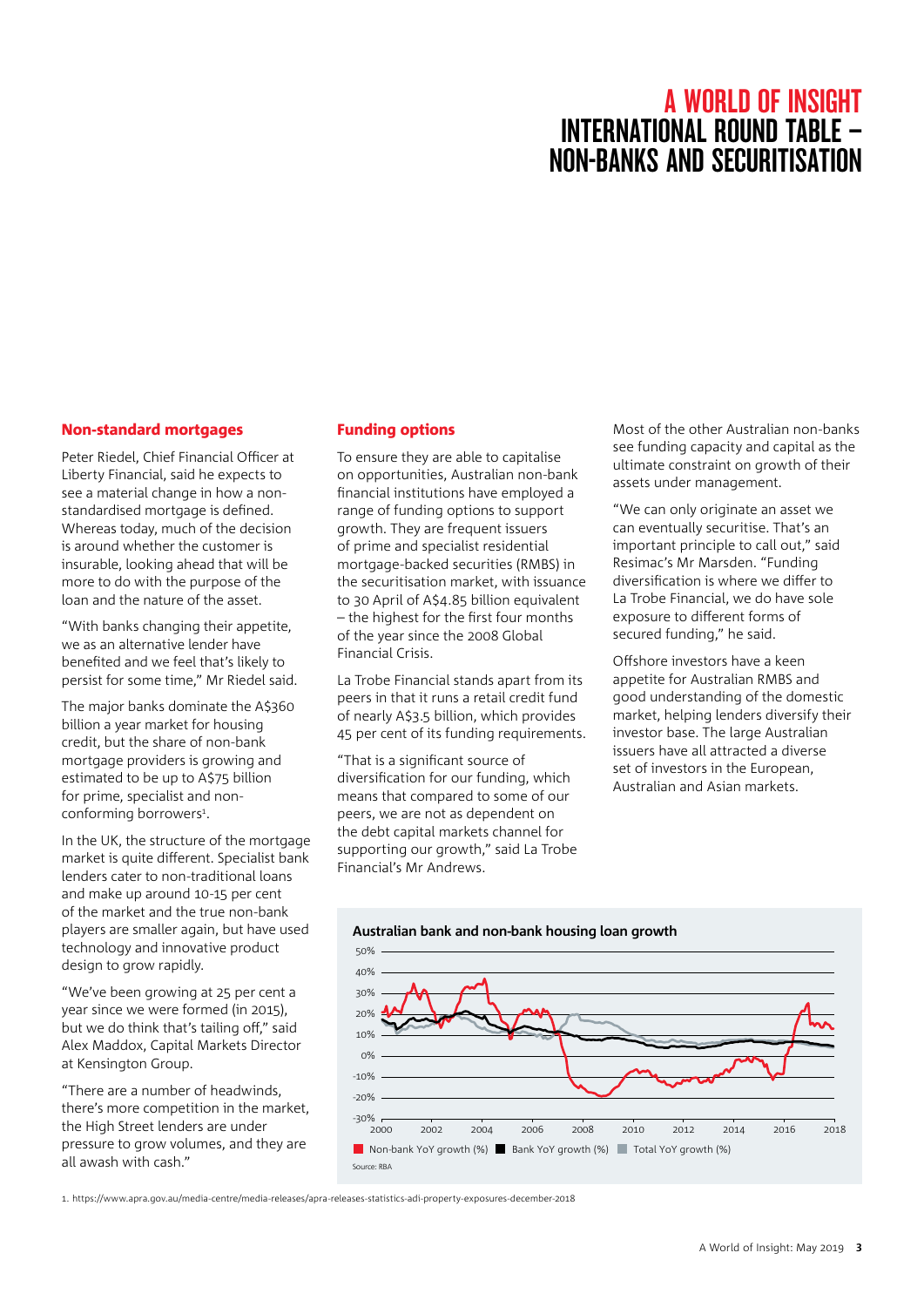# A WORLD OF INSIGHT International Round Table – Non-banks and Securitisation

"We're a very equitycentric market here and when people think about wealth creation, it's either shares or property investment."

— Andrew Marsden, Resimac.

Resimac aims to raise half of its funding through non-domestic sources and last year a A\$750 million Australian RMBS issue included \$US210 million of 144a notes, which were 2.8 times oversubscribed.

Similarly, Liberty has frequently tapped the euro market as part of public mixed RMBS transactions and has attracted a 50-50 split between domestic and offshore investors.

### Bias towards equities

However, all of the Australian participants at the NAB Round Table lamented the structural bias in the Australian investment landscape that has traditionally seen limited interest in bond and fixed income assets.

Australian investors generally favour equities and property, and fixed income represents a far smaller allocation in portfolios both for individual investors and for large superannuation funds compared with the US and European investors.

Until recently, most companies relied on mainly traditional bank loans for their financing needs and various attempts to open up the corporate bond market to retail investors, including simplified prospectuses, have been met with a distinct lack of interest.

"In Australia there is unfortunately a very low allocation by asset managers to fixed income relative to other global markets," said Liberty's Mr Riedel. "We need to be alive to this market structure when considering how to establish and manage a funding strategy."

Participants agreed that more needs to be done to educate investors about structured credit and fixed income in general – at super funds, the A\$725 billion self-managed super sector, and individuals. This is especially the case as population dynamics shift and baby boomers retire, seeking steady income after years of chasing capital growth in their super funds.

"It's also about behavioural change with mum and dads. We're a very equity-centric market here and when they think about wealth creation it's either shares or property investment," Mr Marsden said, adding tax changes would help.



### **Australian Collateral Backed RMBS Issuance**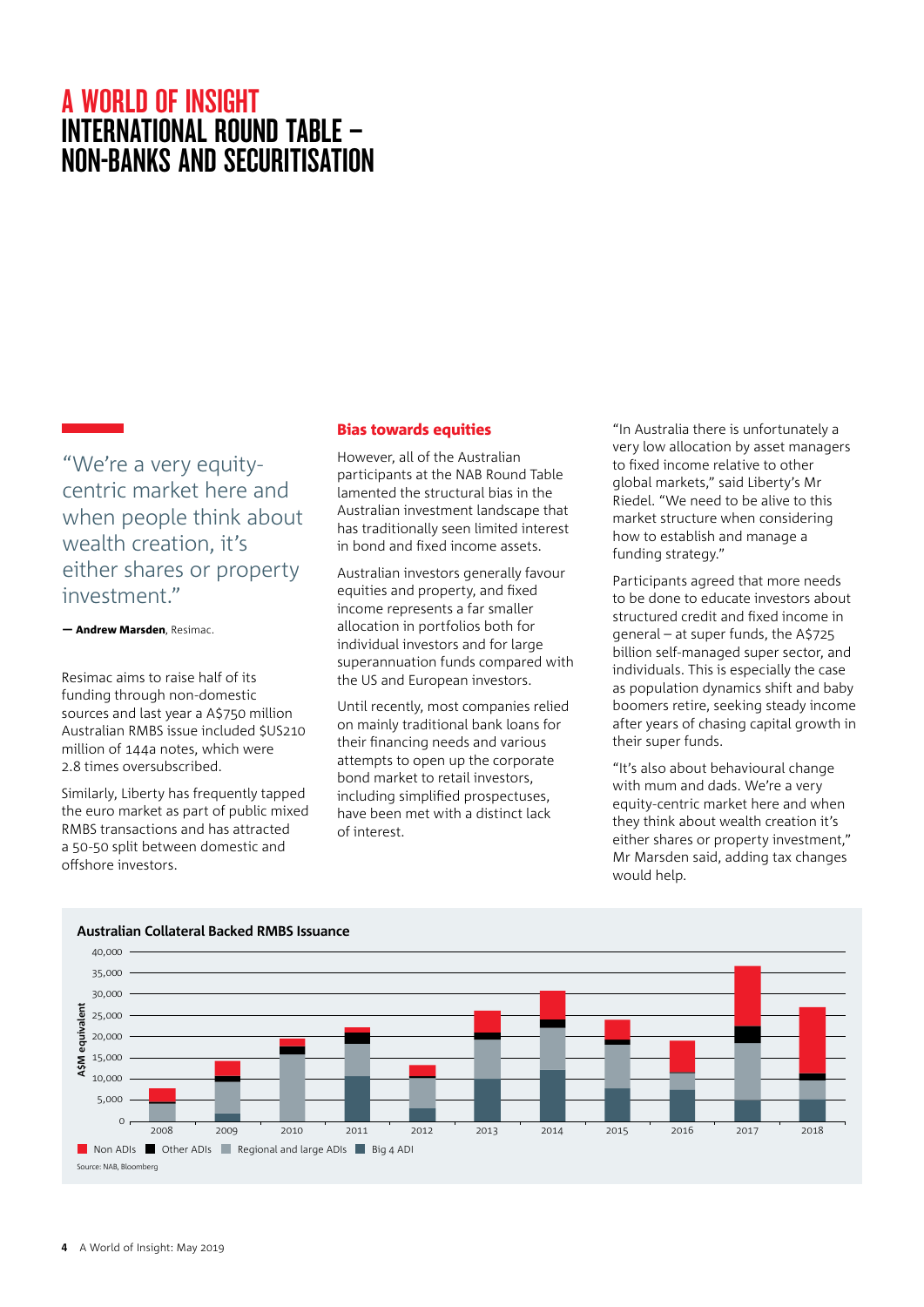# A WORLD OF INSIGHT International Round Table – NON-BANKS AND SECURITISAT

### Elephants in the room

The mortgage lenders at the NAB Round Table saw quite different risks on the horizon, with the main focus for the UK non-banks still related to the uncertainty among buyers, borrowers and investors caused by the Brexit stalemate.

"It has caused enormous uncertainty and a massive stagnation in the housing market," said Rob Ford, Portfolio Manager at TwentyFour Asset Management, although he expects a recovery if the Brexit issue is resolved and pent-up demand is unleashed.

In Australia, much has been written about the slump in house prices after a sharp run-up in Sydney and Melbourne but the lenders agreed the decline has been orderly, with arrears and defaults still at low levels.

"Investors are looking beyond the headlines, and have a more nuanced understanding of the housing market by geography and valuation. Sydney and Melbourne prices had previously risen by 85 per cent and by 65 per cent – so this is the injection of reality we had to have," said La Trobe Financial's Martin Barry, Chief Treasurer and Strategy Officer.

"Investors are looking beyond the headlines, and have a more nuanced understanding of the housing market by geography and valuation."

— Martin Barry, La Trobe Financial.



### **UK RMBS by issuer type**

\* UKAR (UK Asset Resolution) relates to the sale and resulting securitisations of mortgage portfolios acquired by the UK Government during the GFC. Source: Informa Global Markets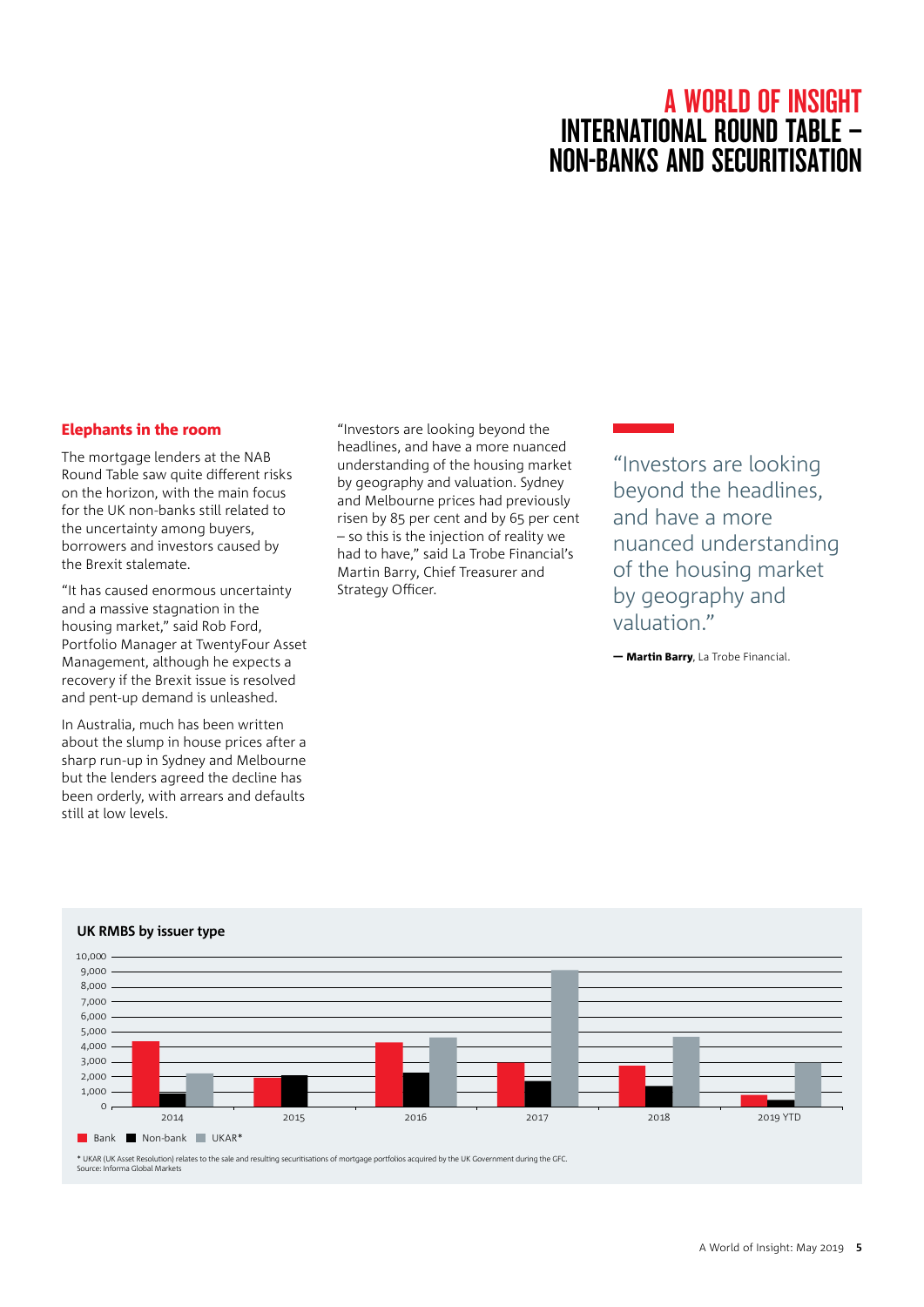# A WORLD OF INSIGHT International Round Table – Non-banks and Securitisation

# NEW BACKERS FOR THE NON-BANKS

The non-bank sector has seen the entry of private equity in recent years. The Kensington Group was formed in 2015 and purchased by funds managed by Blackstone and TPG, while Blackstone took an 80% equity stake in La Trobe Financial in 2017. Both lenders suggested the partners have opened new doors for the business.

### Martin Barry

### **Chief Treasurer & Strategy Officer La Trobe Financial**

"La Trobe Financial and Kensington – albeit at different times – have entered into a strategic partnership with Blackstone. The two CEOs, Mark Arnold at Kensington and Greg O'Neill at La Trobe Financial, know each other very well and have a good level of dialogue there, so that's a nice feature of this ownership structure.

Blackstone has been incredibly supportive of the business and our strategic plan. There have been no changes to our operating model under Blackstone, and no changes to our Executive Team.

On a practical level, having Blackstone in your corner is really helpful. Blackstone is one of the largest borrowers in the world and at a practical level assists us with investor and financier introductions from time to time. This connectivity is of course very welcome in this high growth environment!"

### Alex Maddox **Capital Markets Director Kensington Group**

"We have Blackstone and TPG as partners. We had a slightly different journey in that we were looking for private equity backers as a management team back in 2014. We were trying to attract capital and it snowballed from there, what looked like a relatively small equity ticket rapidly turned into what is now a significant equity ticket for them.

We did identify that we wanted to be backed by big private equity firms, so that if ever there were substantial opportunities in the market we could take advantage of those.

It's worked much better than any of us would have expected. They do get involved in strategic matters and we find that very helpful. Whenever we're talking to banks whether to get warehouse lines or whatever it may be, there is a relationship with Blackstone or TPG, which has a big platform in Asia. They can bring a lot of value."